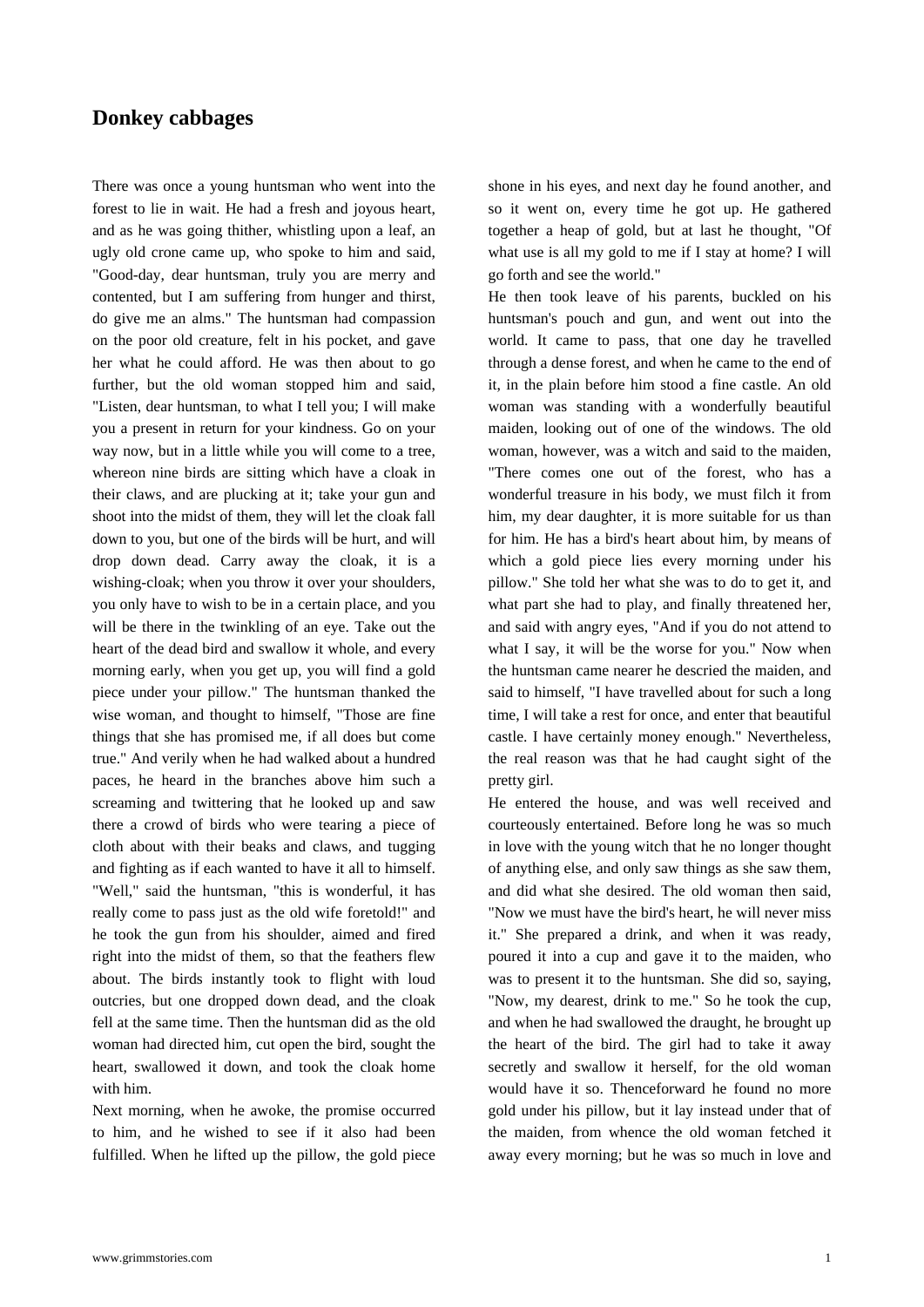so befooled, that he thought of nothing else but of passing his time with the girl.

Then the old witch said, "We have the bird's heart, but we must also take the wishing-cloak away from him." The girl answered, "We will leave him that, he has lost his wealth." The old woman was angry and said, "Such a mantle is a wonderful thing, and is seldom to be found in this world. I must and will have it!" She gave the girl several blows, and said that if she did not obey, it should fare ill with her. So she did the old woman's bidding, placed herself at the window and looked on the distant country, as if she were very sorrowful. The huntsman asked, "Why dost thou stand there so sorrowfully?" - "Ah, my beloved," was her answer, "over yonder lies the Garnet Mountain, where the precious stones grow. I long for them so much that when I think of them, I feel quite sad, but who can get them? Only the birds; they fly and can reach them, but a man never." - "Hast thou nothing else to complain of?" said the huntsman. "I will soon remove that burden from thy heart." With that he drew her under his mantle, wished himself on the Garnet Mountain, and in the twinkling of an eye they were sitting on it together. Precious stones were glistening on every side so that it was a joy to see them, and together they gathered the finest and costliest of them. Now, the old woman had, through her sorceries, contrived that the eyes of the huntsman should become heavy. He said to the maiden, "We will sit down and rest awhile, I am so tired that I can no longer stand on my feet." Then they sat down, and he laid his head in her lap, and fell asleep. When he was asleep, she unfastened the mantle from his shoulders, and wrapped herself in it, picked up the garnets and stones, and wished herself back at home with them.

But when the huntsman had had his sleep out and awoke, and perceived that his sweetheart had betrayed him, and left him alone on the wild mountain, he said, "Oh, what treachery there is in the world!" and sat down there in care and sorrow, not knowing what to do. But the mountain belonged to some wild and monstrous giants who dwelt thereon and lived their lives there, and he had not sat long before he saw three of them coming towards him, so he lay down as if he were sunk in a deep sleep. Then the giants came up, and the first kicked him with his foot and said, "What sort of an earth-worm is lying curled up here? The second said, "Step upon him and kill him." But the third said, "That would indeed be worth your while; just let him live, he cannot remain here; and when he climbs higher, toward the summit of of the mountain, the clouds will lay hold of him and bear him away." So saying they passed by. But the huntsman had paid heed to their words, and as soon as they were gone, he rose and climbed up to the summit of the mountain, and when he had sat there a while, a cloud floated towards him, caught him up, carried him away, and travelled about for a long time in the heavens. Then it sank lower, and let itself down on a great cabbage-garden, girt round by walls, so that he came softly to the ground on cabbages and vegetables.

Then the huntsman looked about him and said, "If I had but something to eat! I am so hungry, and my hunger will increase in course of time; but I see here neither apples nor pears, nor any other sort of fruit, everywhere nothing but cabbages," but at length he thought, "At a pinch I can eat some of the leaves, they do not taste particularly good, but they will refresh me." With that he picked himself out a fine head of cabbage, and ate it, but scarcely had he swallowed a couple of mouthfuls than he felt very strange and quite different.

Four legs grew on him, a large head and two thick ears, and he saw with horror that he was changed into an ass. Still as his hunger increased every minute, and as the juicy leaves were suitable to his present nature, he went on eating with great zest. At last he arrived at a different kind of cabbage, but as soon as he had swallowed it, he again felt a change, and reassumed his former human shape.

Then the huntsman lay down and slept off his fatigue. When he awoke next morning, he broke off one head of the bad cabbages and another of the good ones, and thought to himself, "This shall help me to get my own again and punish treachery." Then he took the cabbages with him, climbed over the wall, and went forth to seek for the castle of his sweetheart. After wandering about for a couple of days he was lucky enough to find it again. He dyed his face brown, so that his own mother would not have known him; and begged for shelter: "I am so tired," said he, "that I can go no further." The witch asked, "Who are you, countryman, and what is your business?" - "I am a King's messenger, and was sent out to seek the most delicious salad which grows beneath the sun. I have even been so fortunate as to find it, and am carrying it about with me; but the heat of the sun is so intense that the delicate cabbage threatens to wither, and I do not